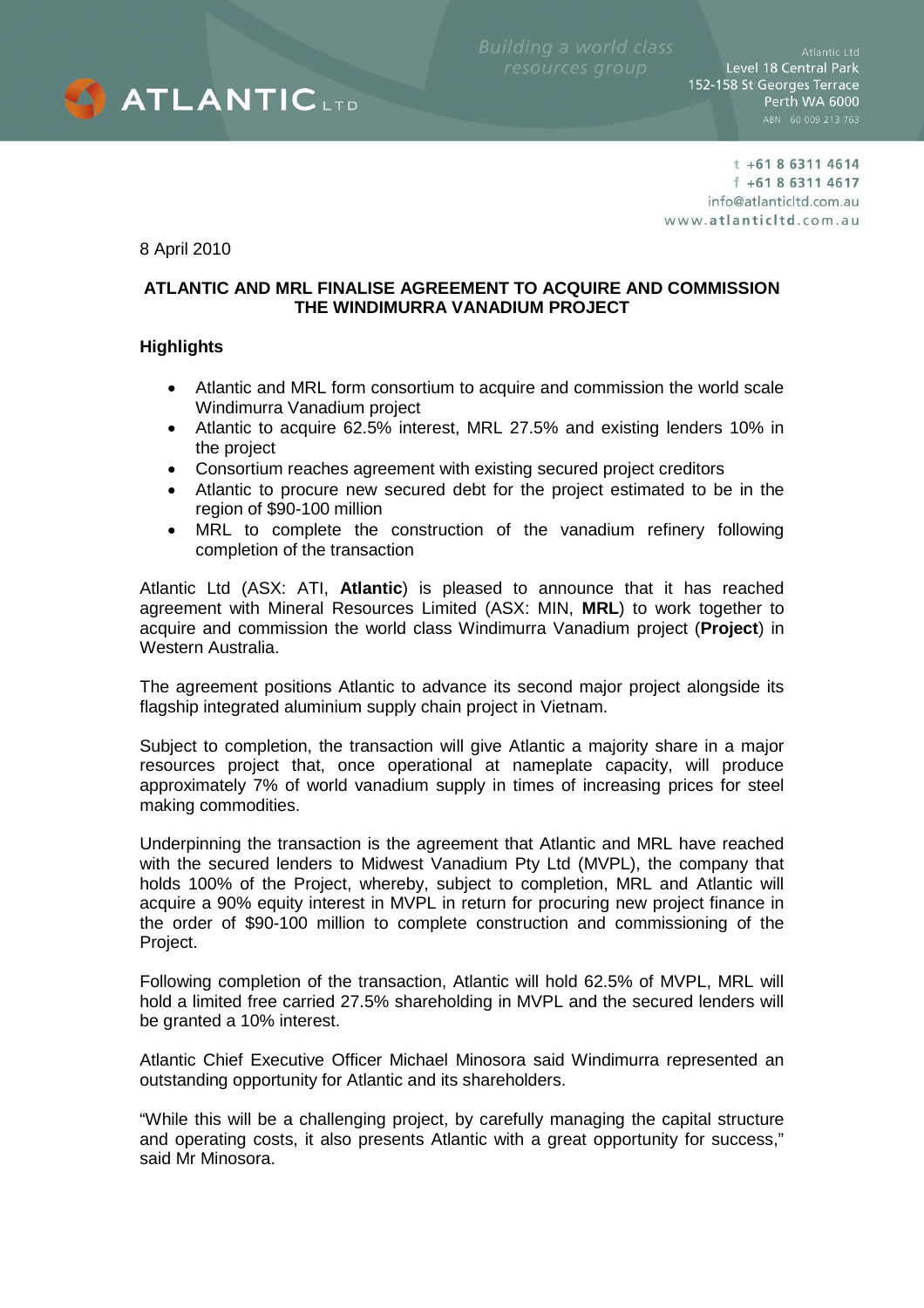

"We are pleased with the arrangements we have been able to negotiate and have every confidence in the Project and the returns it can generate for shareholders as well as the employment opportunities it will generate for the Mt Magnet region."

Mr Minosora said the Windimurra project gave Atlantic a majority equity stake in a specialist metal producer with world market significance and exposure to potential commodity price upside.

"The transaction is wholly consistent with Atlantic's strategy of building a portfolio of large scale projects that will provide superior returns to shareholders," he said.

"Atlantic applies a highly disciplined, innovative approach to acquisitions and maintains a strong focus on resources projects that are low cost, long life and near production, and we believe the Windimurra project represents such an opportunity."

"The Windimurra transaction is consistent with this strategy and is complementary to Atlantic's Memorandum of Understanding with Vietnamese state-owned enterprise T-MV to develop a major integrated aluminium supply chain project in Vietnam."

"We look forward to working with the highly credentialed MRL group to build the Project into a best-in-class operation."

#### **Windimurra Vanadium Project**

The Project is located 600km north-east of Perth, Western Australia near Mt Magnet.

The Project is owned 100% by MVPL and the plant and mine is at an advanced stage of construction (estimated to be 85% complete).

The Project hosts one of the world's largest known vanadium deposits. The current owner of the Project has previously stated that the current JORC-compliant reserve at Windimurra is 97.8 million tonnes at 0.47%  $V_2O_5$ .

The Project site is close to existing infrastructure and will be serviced by the Midwest gas pipeline and existing on-site power generators.

#### **Project Parameters**

As part of the preparation for commissioning of the Project, Atlantic and MRL have developed a detailed financial model of the Project.

This model shows the robust economics of the Project based on detailed cost assumptions developed by the consortium. The estimates in the model are subject to finalisation of negotiations with key suppliers and dialogue with the State Government on stamp duty and production royalties.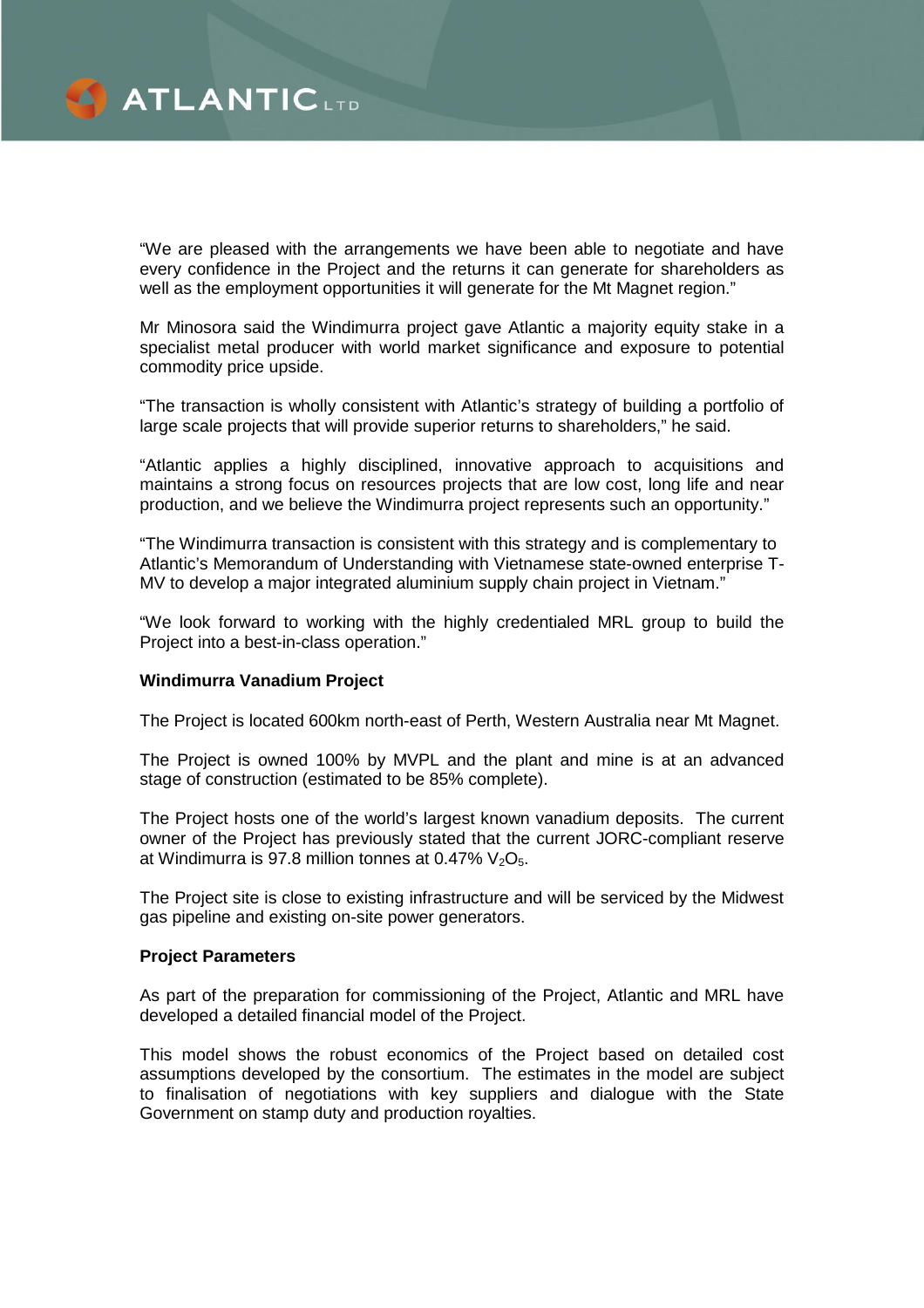

## **Deal Terms**

The overall transaction has two elements:

- 1. The MRL and Atlantic consortium has reached agreement with the Receiver and Manager of Midwest Vanadium Pty Ltd (MVPL), the company that holds 100% of the Project, whereby MRL and Atlantic will ultimately acquire a 90% equity interest in MVPL in return for procuring new project finance to commission the Project, arrange for completion of construction and commissioning of the plant and establish an effective management and operating structure.
- 2. In addition, MRL and Atlantic have reached agreement whereby Atlantic will hold 62.5% of MVPL and MRL will hold 27.5% of MVPL following completion.

As part of the overall transaction, the consortium will acquire part of the existing MVPL debt for a nominal sum and the existing secured lenders to MVPL will hold \$90 million of secured debt following financial close.

Of this debt, an amount equal to the cash balance of MVPL at completion will be first ranking secured debt and the balance will be second ranking secured debt. This debt will be interest free and have a term of 48 months from completion.

Atlantic will also procure new non-recourse project finance for MVPL in the order of \$90-100 million to provide the necessary funding to complete commissioning and working capital throughout ramp up.

This new debt will be equal first ranking secured debt of MVPL.

Under the agreement, MRL will continue to operate the crushing and processing plants already on site at Windimurra under the existing 'Build Own and Operate' contract entered into with MVPL and will also enter into a lump sum contract with MVPL to complete construction of the plant.

#### **Timetable**

Atlantic and MRL will now work towards completing the necessary documentation with the Receiver and Manager of MVPL and procuring the necessary finance facilities.

Completion of the transaction is expected on or before 30 June 2010. The transaction is subject to a number of conditions precedent, including the approval of shareholders of Atlantic.

The Project is expected to be in production in early 2011.

-ends-